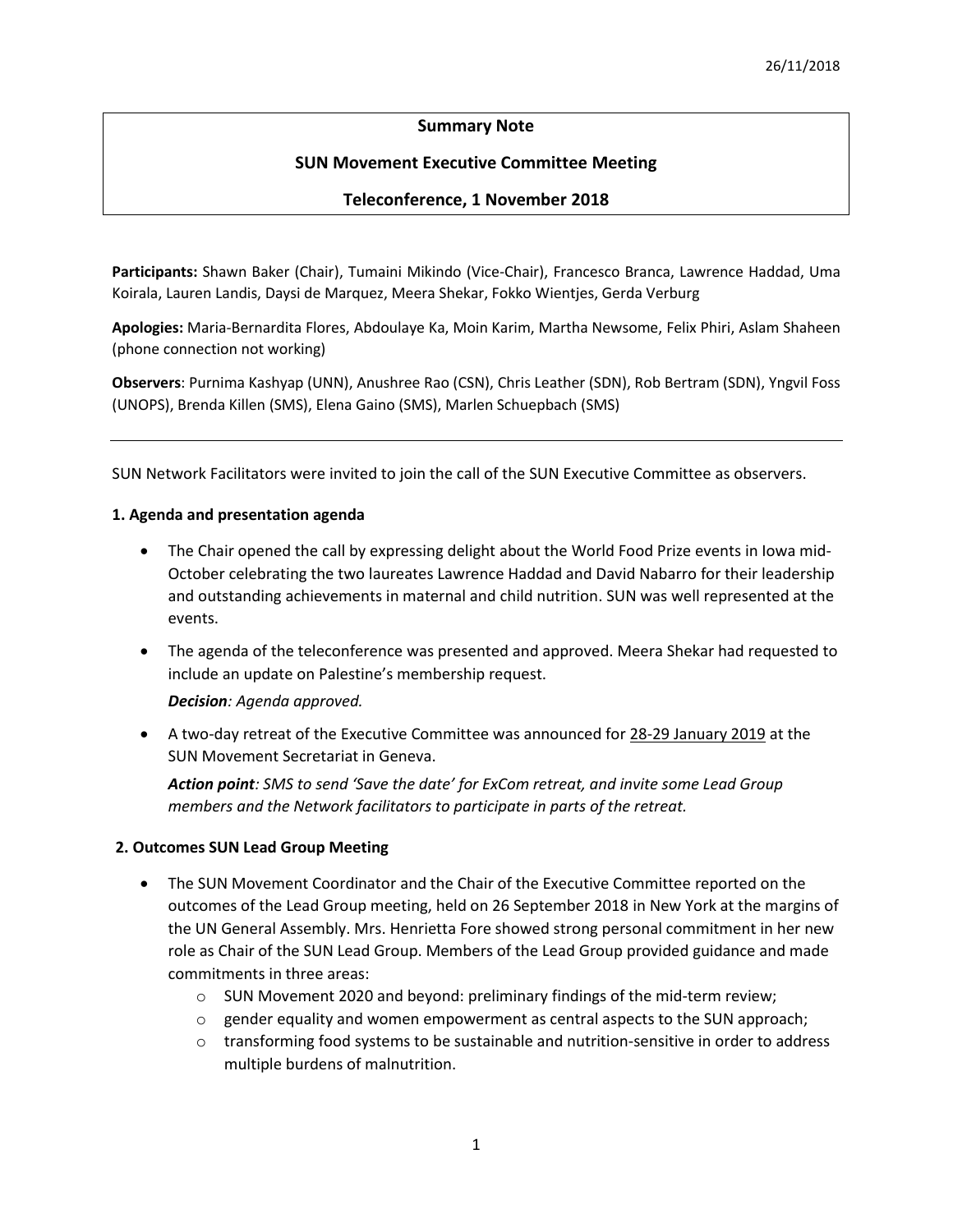The Lead Group is expecting the Executive Committee to take responsibility and take processes forward. Executive Committee members who attended the Lead Group meeting noted the expectations to play their role strongly.

## *Action points:*

- *Executive Committee took note of the mandate from the Lead Group to take forward the findings of the final Mid-term review report, and will take action in January 2019 after submission of the report;*
- *Executive Committee took note of the mandate from the Lead Group to commission an independent comprehensive evaluation to be completed in 2020.*

### **3. SUN Movement Mid-Term Review (MTR): update on process and discussion of preliminary findings**

• Lawrence Haddad, Leader of the MTR Task Force, gave an update on the SUN MTR, commissioned by the Executive Committee on behalf of the Lead Group. The review is underway since June; preliminary findings were issued for the Lead Group end of August. Country visits are expected to be completed by 12 November. Mid-November the MTR team will prepare recommendations, and end-November the team will meet with key SUN Movement representatives to present draft recommendations for feedback. The final report will be submitted on 31 December 2018. Lawrence Haddad highlighted some key points from the preliminary findings, including: SUN approach to improve nutrition has merit; behavior change requires sustained high-level support; what can everyone do for SUN; clarify roles of Lead Group / ExCom; too little collaboration between networks; strengthen learning and knowledge management.

*Action points: MTR team will engage with MTR Task Force to review draft recommendations end November; Task Force will continue to keep the broader Executive Committee informed on progress; review of final report in January 2019.*

#### **4. Updates on Renewal of SUN Lead Group and Executive Committee membership**

• **LG renewal process**

The process to renew 1/3 of the SUN Lead Group for the biennium 2019-2020 is underway. After an inclusive process to seek input for nominations for potential new Lead Group members, a proposal of the new composition has been discussed by the Coordinator and the Chair and Vice-Chair of the Executive Committee. After revision, the Chair of the Lead Group, the Chair of the Executive Committee and the Coordinator finalized the proposal for consideration by the UN Secretary-General. Next steps: November – vetting process of candidates; December – appointment letters from the UN Secretary-General.

*Action points: SMS to finalize Lead Group renewal process in collaboration with the Executive Office of the UN Secretary-General.* 

#### • **Executive Committee membership**

The Chair reminded Jane Edmondson had stepped down from the Executive Committee. According to the procedures for managing change of status of members, the SUN Donor Network proposed a new member, Mr. Robert Bertram from USAID, to replace her immediately.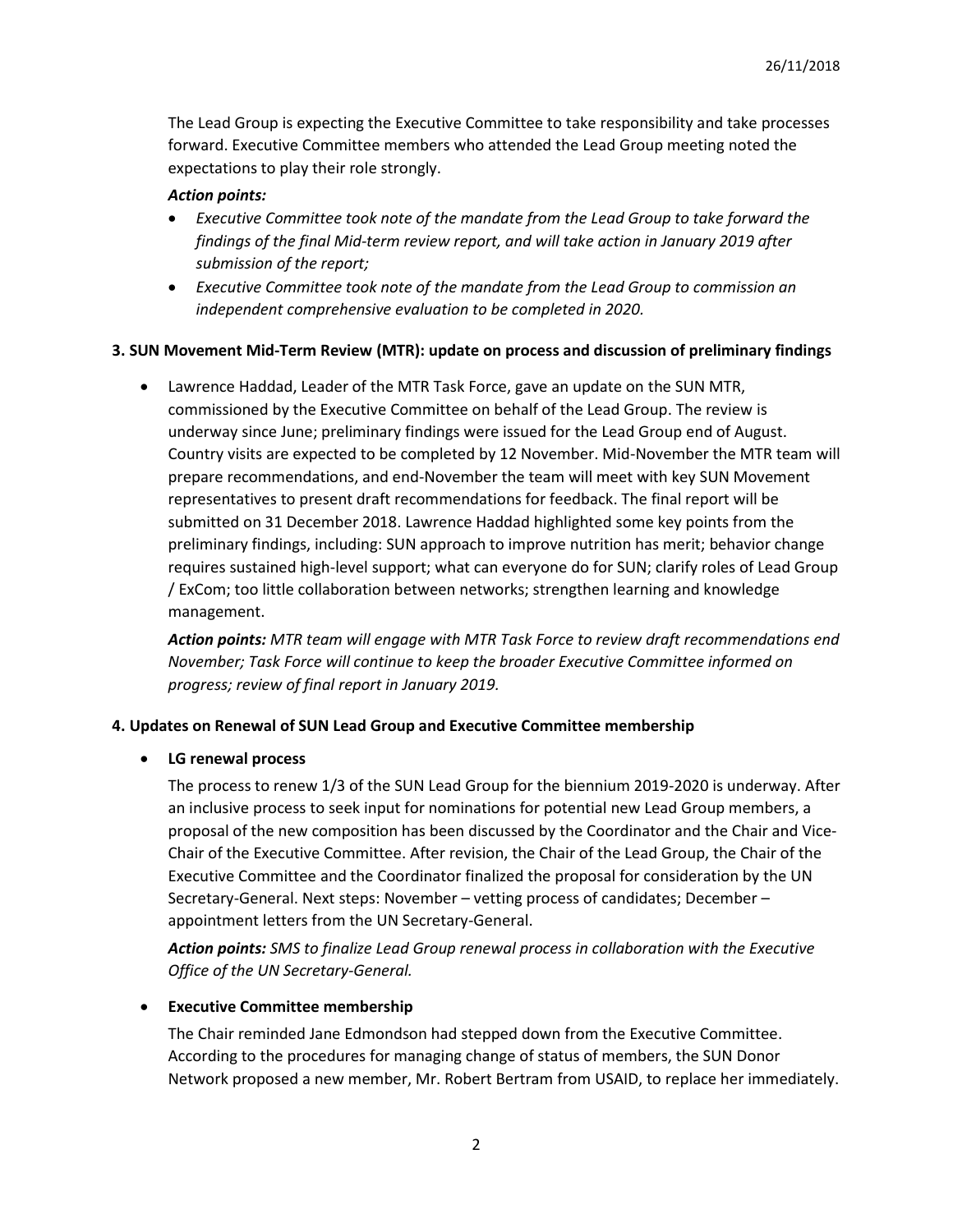In view of the renewal of the Executive Committee membership for 2019, the Chair will circulate a self-assessment survey to all members. It is proposed that the current membership stays on the Executive Committee until after the retreat end of January 2019. Members were encouraged to consider in their self-assessment whether they are in a position to invest the time that is required to engage in the Executive Committee.

### *Action points:*

- *Chair to send email to seek concurrence from ExCom members on the new nomination from the SUN Donor Network;*
- *Chair to circulate self-assessment survey by mid-November to Executive Committee members.*

### **5. Update from Executive Committee Task Forces & Working Groups**

### **(a) Nutrition governance, finance and coherence – Vision 2025**

• The Co-Chair, Lauren Landis, will conduct a final round of consultation on the Terms of Reference before circulating to the wider group. Task Force members were encouraged to volunteer as co-chair (replacement for Jane Edmondson).

*Action points: Finalize Task Force TORs and appoint new Co-Chair.*

### **(b) Scope of SUN addressing multiple burden of malnutrition**

• The Task Force has agreed on TORs and workplan. Francesco Branca, Task Force Leader, proposed to establish two sub-teams working on definition & policy response, and opportunities and threats for SUN engagement.

*Action points: Establish sub-teams; Task Force call on 23 November.*

#### **(c) Resource Mobilization Working Group**

• The TORs have been finalized and circulated. The Working Group is focusing on the financial needs of key SUN support functions (opposed to Task Force 1 looking at financial needs in Nutrition as a whole). The Working Group had a first review of the budget situation of the support system in July.

*Action points: Invite one representative per Network to join the Working Group and arrange next call to review overall funding situation of the SUN support system, including SUN Pooled Fund.* 

#### **6. Updates by SUN Movement Coordinator**

#### **(a) Update on SMS Budget 2018-2020**

• The Coordinator presented explanation on the updated budget for the SUN Movement Secretariat, for consideration and endorsement by the Executive Committee. The total budget of the Secretariat for 2016-2020 remains the same as approved by the Executive Committee in May 2018 (approximately 33 million USD). However, due to some expected savings in 2018, the estimated budgets for 2019 and 2020 have been increased. These variations are to increase the current salaries of Secretariat's personnel to allow them to fulfill all their tax and social security obligations vis-à-vis the hosting country (Switzerland) and still be able to make a fair earning out of it. On the funding gap of the SUN Movement Secretariat, the Coordinator explained that